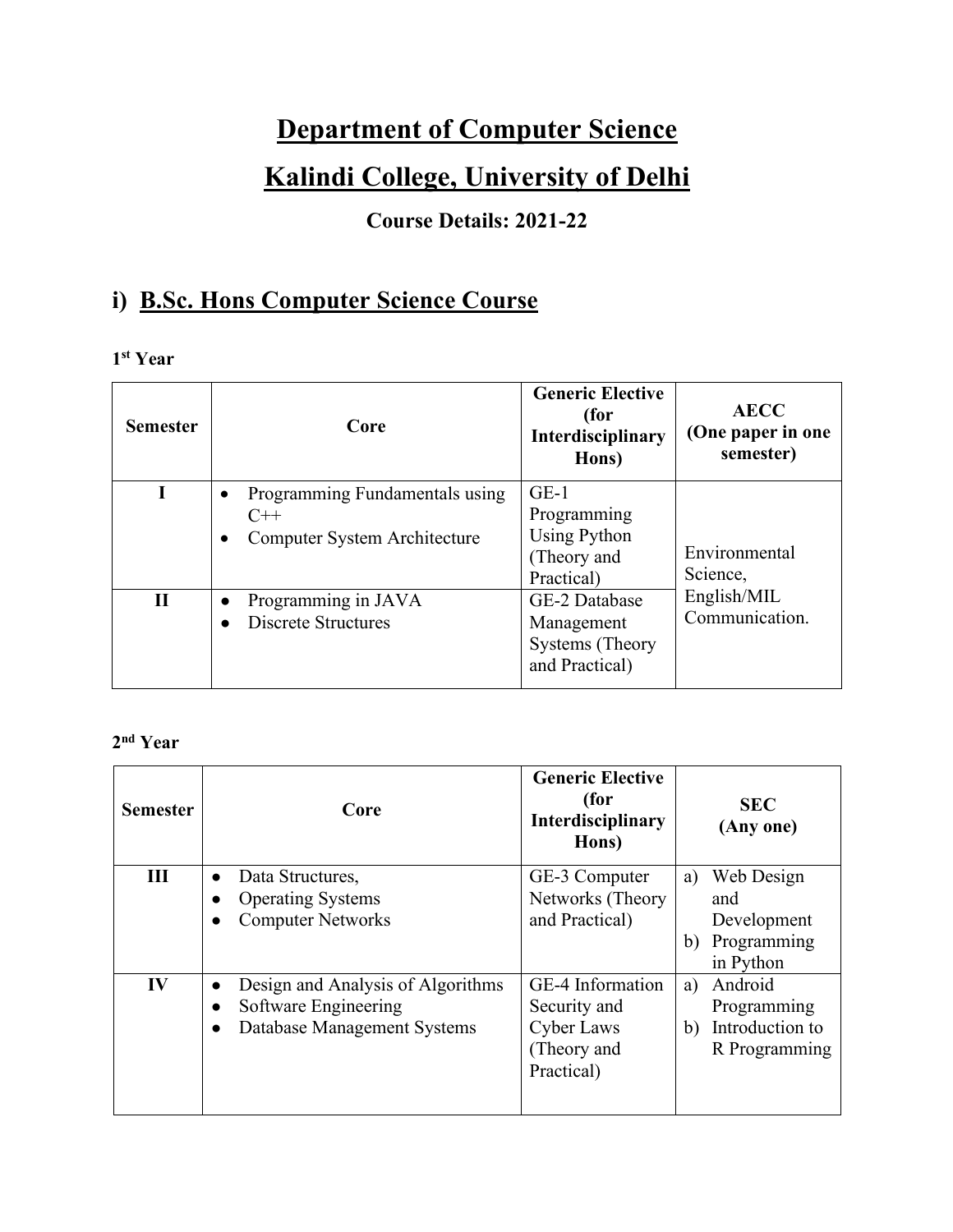#### **3 rd Year**

| <b>Semester</b> | Core                                                        | <b>DSE-I</b> (Any one)                                                                                                    | <b>DSE-II</b> (Any one)                                                                                                        |
|-----------------|-------------------------------------------------------------|---------------------------------------------------------------------------------------------------------------------------|--------------------------------------------------------------------------------------------------------------------------------|
| $\bf V$         | Internet Technologies<br>$\bullet$<br>Theory of Computation | Data Analysis and<br>a)<br>Visualization<br>b)<br>System<br>Programming<br>Combinatorial<br>$\mathbf{c})$<br>Optimization | Digital Image<br>a)<br>Processing<br>Microprocessor<br>b)                                                                      |
| VI              | Artificial Intelligence<br><b>Computer Graphics</b>         | Information<br>a)<br>Security<br>Data Mining<br>b)<br>Advanced<br>$\mathbf{c}$ )<br>Algorithms                            | Machine<br>a)<br>Learning<br>Deep Learning<br>b)<br>Unix N/w<br>C)<br>programming<br>Project Work /<br>$\rm d$<br>Dissertation |

# **ii) For B.Sc. Programme Course**

#### **1 st Year**

| <b>Semester</b> | Core                                   | <b>AECC</b>                                            |  |
|-----------------|----------------------------------------|--------------------------------------------------------|--|
|                 | <b>Problem Solving Using Computers</b> | Environmental Science /<br>(English/MIL Communication) |  |
| П               | Database Management Systems            | Environmental Science/<br>(English/MIL Communication)  |  |

#### **2 nd Year**

| <b>Semester</b> | Core                         | <b>SEC</b> (Any one)                           |
|-----------------|------------------------------|------------------------------------------------|
| Ш               | <b>Operating Systems</b>     | Data Analysis using Python<br>a<br>Programming |
|                 |                              | Introduction to R Programming<br>$\mathbf b$   |
| IV              | Computer System Architecture | Programming in $C++$<br>a)                     |
|                 |                              | Programming in Java<br>$\mathsf{b}$            |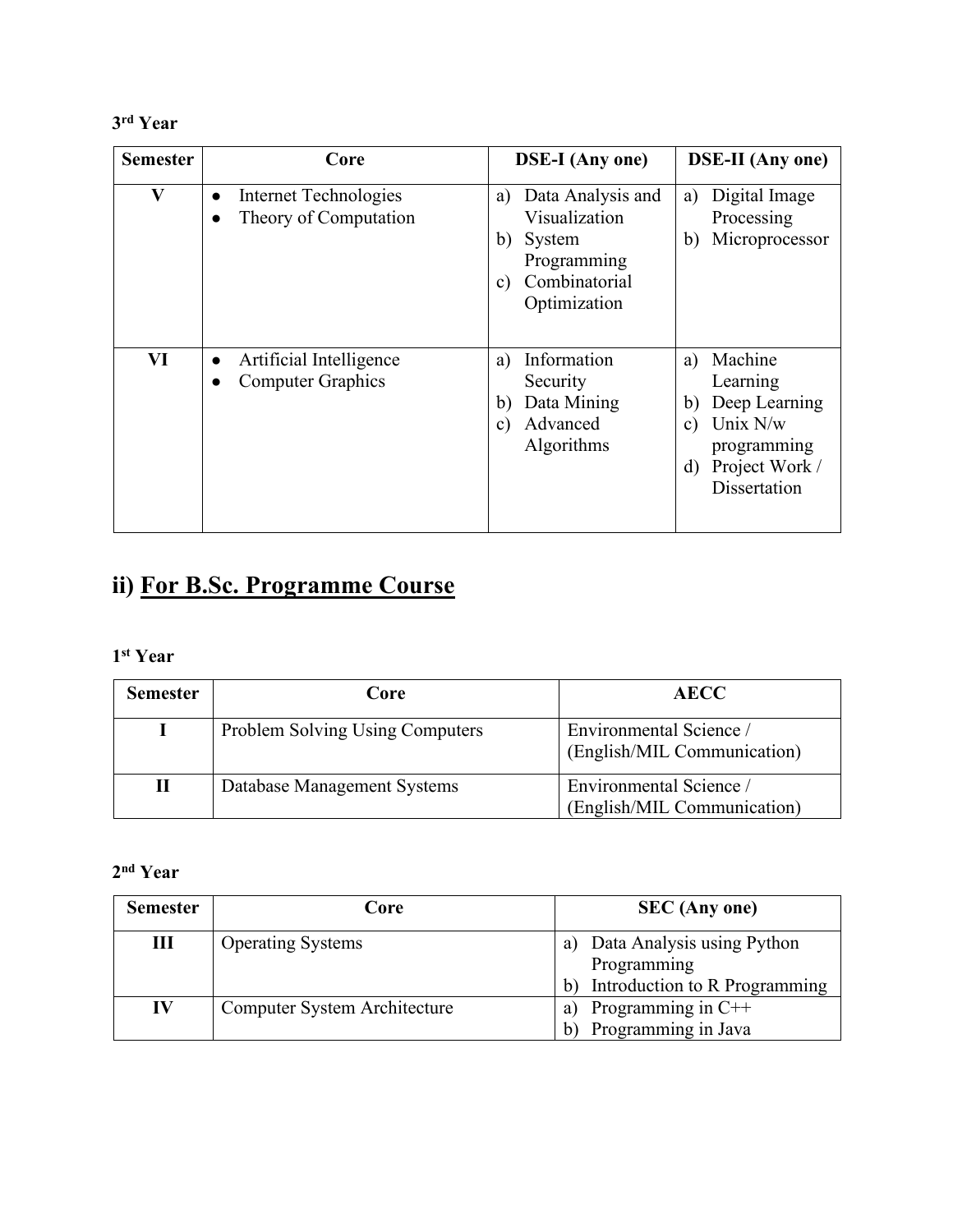#### **3 rd Year**

| <b>Semester</b> | <b>DSE</b> (Any one)                                 |    | <b>SEC</b> (Any one) |
|-----------------|------------------------------------------------------|----|----------------------|
| V               | Data Structures / Digital Image Processing           | a) | Web Design using     |
|                 |                                                      |    | <b>HTML</b>          |
|                 |                                                      | b) | Advanced             |
|                 |                                                      |    | Programming in       |
|                 |                                                      |    | Java                 |
| VI              | Computer Networks / Analysis of Algorithms / Project | a) | Android              |
|                 | $Work + Discentration$                               |    | Programming          |
|                 |                                                      |    | PHP Programming      |

# **iii) For B.A. Programme Course**

#### **1 st Year**

| <b>Semester</b> | Core                         |  |  |
|-----------------|------------------------------|--|--|
|                 | <b>Computer Fundamentals</b> |  |  |
| П               | Database Management Systems  |  |  |

#### **2 nd Year**

| <b>Semester</b> | Core                                 | <b>SEC</b> (Any one)                   |
|-----------------|--------------------------------------|----------------------------------------|
| Ш               | <b>Computer Network and Internet</b> | Word Processing and<br>a)              |
|                 | Technology                           | <b>Presentation Software</b>           |
|                 |                                      | <b>PHP</b> Programming<br>$\mathbf{b}$ |
| IV              | Multimedia Systems and Applications  | Data Handling Using<br>a)              |
|                 |                                      | Spreadsheet                            |
|                 |                                      | Web Designing using HTML 5<br>b        |

#### **3 rd year**

| <b>Semester</b> | <b>DSE</b> (Any one)                                        | <b>SEC</b> (Any one)                                                | <b>GE</b> - Interdisciplinary<br><b>Programme Courses</b><br>(Any one) |
|-----------------|-------------------------------------------------------------|---------------------------------------------------------------------|------------------------------------------------------------------------|
|                 | Programming in Java<br>a)<br>Programming in<br>b)<br>Python | Open-Source<br>a)<br>Software<br>Desktop Publishing<br>$\mathbf{b}$ | IT Fundamentals                                                        |